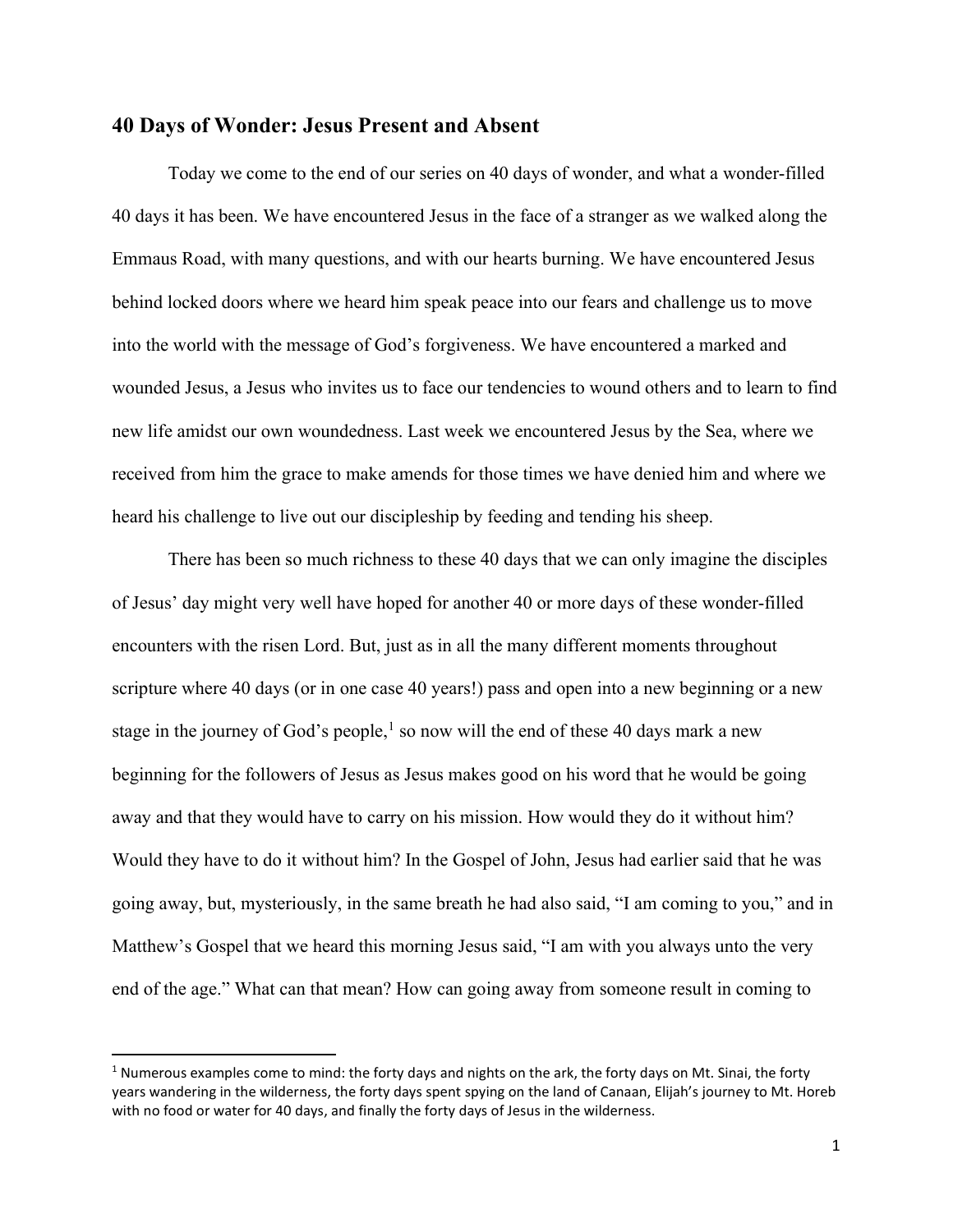them? Somehow, Jesus' departure marks his absence from the world and at the same time it marks his presence, his availability in it in new and surprising ways. In many respects, Jesus' simultaneous absence and presence is the central mystery of the ascension, a mystery that we have already begun to contemplate in our scriptures for this morning and in hymn of preparation. I want to continue our reflection on this mystery this morning in three steps: first, I will begin with a brief reflection on the reasons we might typically avoid talking about the ascension or why our usual ways of talking about it might trip us up a bit. Second, I will suggest a different language for talking about the ascension that might help us avoid some of these "trip-ups." Then, third, I will offer up some of the concrete, political implications that I see arising from the ascension of Jesus.

 First, why might we typically avoid talking about the ascension or why might it be hard to talk about. The feast of Christ's ascension—which happened this last Thursday and which we mark today—is, I suspect, a day in the church calendar that has not always occupied a lot of attention for more modern, "assimilated Mennonites." Many of the more liturgical traditions celebrate this feast day and notably many Old Order Mennonites mark this day with more frequency. I would be curious about Bloomingdale's own history with observing this day—how often Ascension Day was specially marked in the community's history and what kind of significance it might have held, if any.<sup>2</sup> There could be any number of historical reasons Ascension Day has been eclipsed in some modern Mennonite traditions. I wonder whether one basic reason the ascension might not be as emphasized might be because many of us likely find the story of Christ's ascension a bit of a puzzling, mystifying, and perhaps even implausible event in Jesus' story. After all, the Gospel accounts say that Jesus was there and then he was just

<sup>&</sup>lt;sup>2</sup> See Sam Steiner, *In Search of Promised Lands*, p.748fn63. Other traditions, like the Orthodox Church, do have yearly celebrations on Ascension Day thus ensuring a special recognition of this moment in the church year.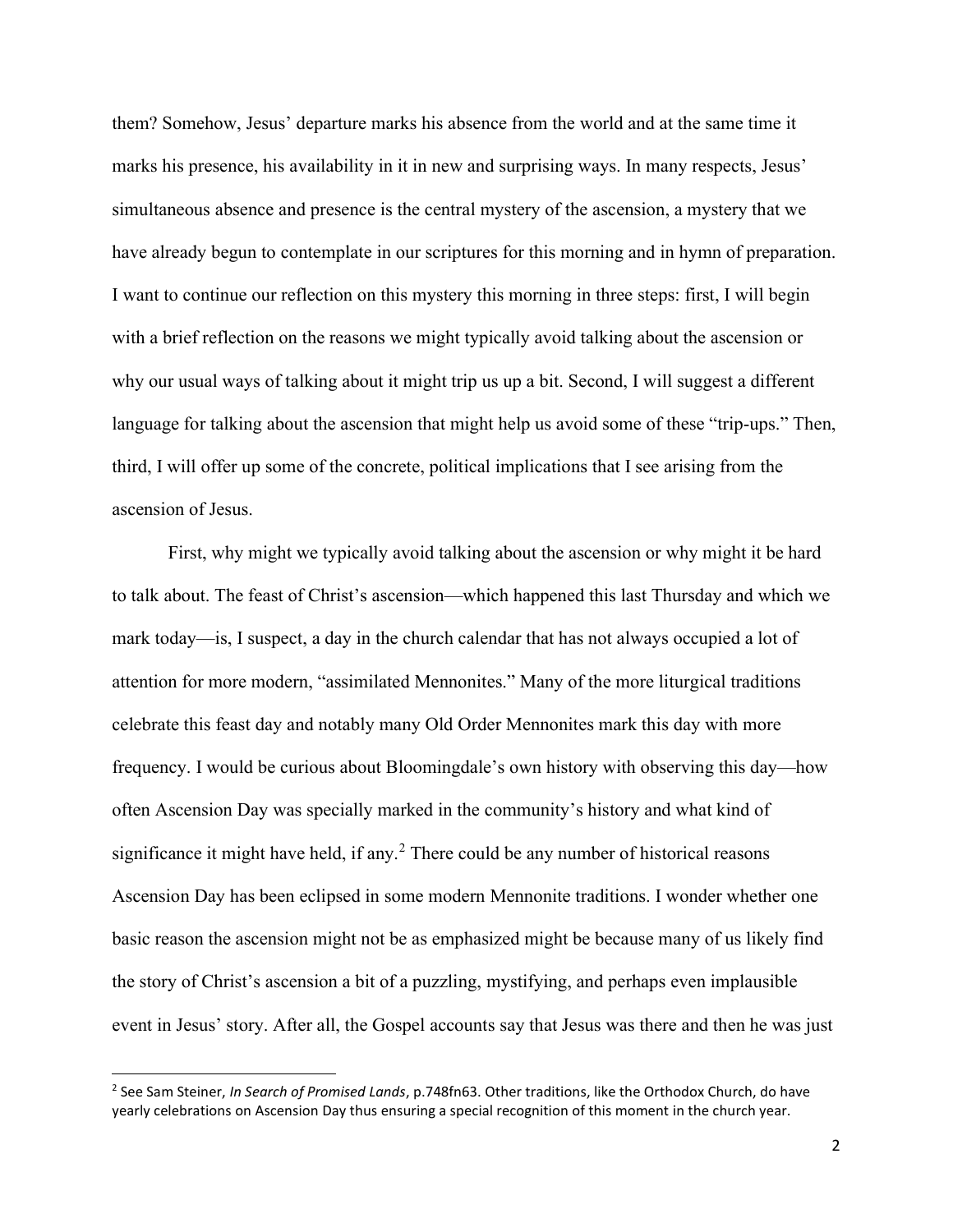gone. He was on the mountain with his disciples, and then he went up in a cloud to heaven. Inquiring minds might rightly ask, "Did his body just keep going up when he ascended? Where did his body go?"

That said, perhaps the bodily departure of Jesus is no less mystifying than the bodily resurrection, a miracle of new creation begun in Jesus that already stretches the bounds of our practical, earth-bound imaginations. During these last 40 days we have had our earth-bound imaginations stretched as we have wondered at the appearances of the risen Jesus. Throughout, we have noted that these were not normal get-togethers with Jesus. Jesus was with his disciples again in body, yet not in the same way as before. His body was at once the same body, marked by the wounds of his past passion. He was able to break bread and consume food as before. And yet, in these encounters Jesus' body was also different, unbounded by physical limitations. He appeared and disappeared, it seemed, at will. He appeared as a gardener, a stranger on the road, and then as the familiar teacher and master by the Sea. He was absent and then he was present again. So, perhaps the strangeness and mystery of the story of Jesus' ascension to heaven—what makes it so hard to talk about—is the same strangeness and mystery already witnessed in the new-creation life of the resurrection.<sup>3</sup> Now that we have identified some of the reasons we might typically avoid talking about it or why it might be hard to talk about it, what can we do, if anything, to make sense of it in our own time and place? What language can help us express its meaning and significance?

Luke's account says that when Jesus left, he "withdrew from them and was carried up to heaven," a statement that has inspired all sorts of creative and interesting artistic depictions throughout Christian history, one of which you will note on your bulletin. The picture on the

<sup>&</sup>lt;sup>3</sup> The precise "physics" or "metaphysics" of resurrection life are ultimately, in every age, speculative matters to which we really have no recourse but our imagination on this creaturely "side" of reality.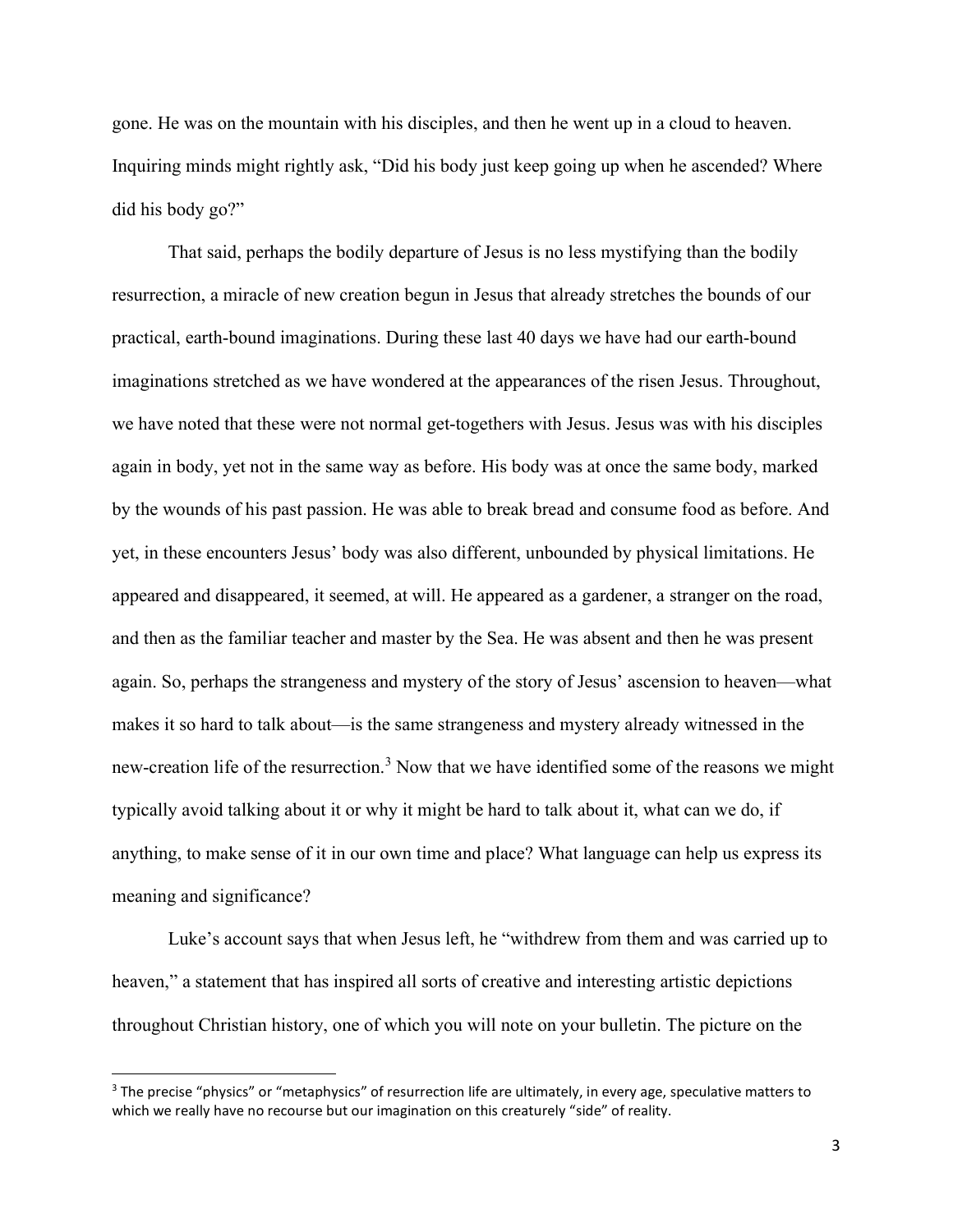bulletin is from a 16<sup>th</sup> century woodcut from the German artist Albrecht Dürer. On it, Jesus' feet are just barely visible at the top. You get the real sense of the upward movement of Jesus in this picture and of the enraptured looks of the disciples as they gaze upward. And it is here that we encounter yet another hurdle in talking about the ascension. While the perception that Jesus kept going "up" towards heaven might have been a perfectly logical idea for first century folks who understood the universe to be three-tiered—with the earth in the middle, the underworld below, and the realm of heaven above—for us moderns working with a different model of the universe than the gospel writers, we rightly have a hard time with that spatial image of Jesus moving "up." Few of us, I suspect, think Jesus zipped off to somewhere else in outer space like James T. Kirk or, for our younger crowd here, Buzz lightyear. So, if Jesus withdrew from the sight of the disciples, and, as some of the Gospel writers have it, "a cloud took him out of their sight," where did he go?<sup>4</sup> The language given to us by scripture and the church to answer this question is that Jesus went "to heaven" and sat down "at the right hand of God." These are words and phrases whose meanings, I suspect, we also struggle with, and yet I think the word "heaven" and the phrase "the right hand of God" have the potential to draw us deeper into the mystery that I began with: the simultaneous absence of Jesus from us and presence with us.

So, let's start with the disciple's basic concern: If Jesus is going to heaven, has he left us alone? Has he "gone away" from us? In one respect, it would seem so. The body of Jesus is not available to us in the same way it was to the disciples when he walked with them during his ministry. That risen and glorified 'body,' whatever such a body looks like and whatever its properties and powers, scripture says that it has gone to heaven. Jesus is, in this respect absent or

<sup>&</sup>lt;sup>4</sup> Here it is notable that Jesus withdraws from the disciples in a cloud on top of a mountain. The cloud, throughout the Hebrew scriptures, has been a sign and a concealment of the glory of God. Jesus being covered by the cloud is, in this sense, a concealment of God's glory in the same vein of God in Exodus 40, for example.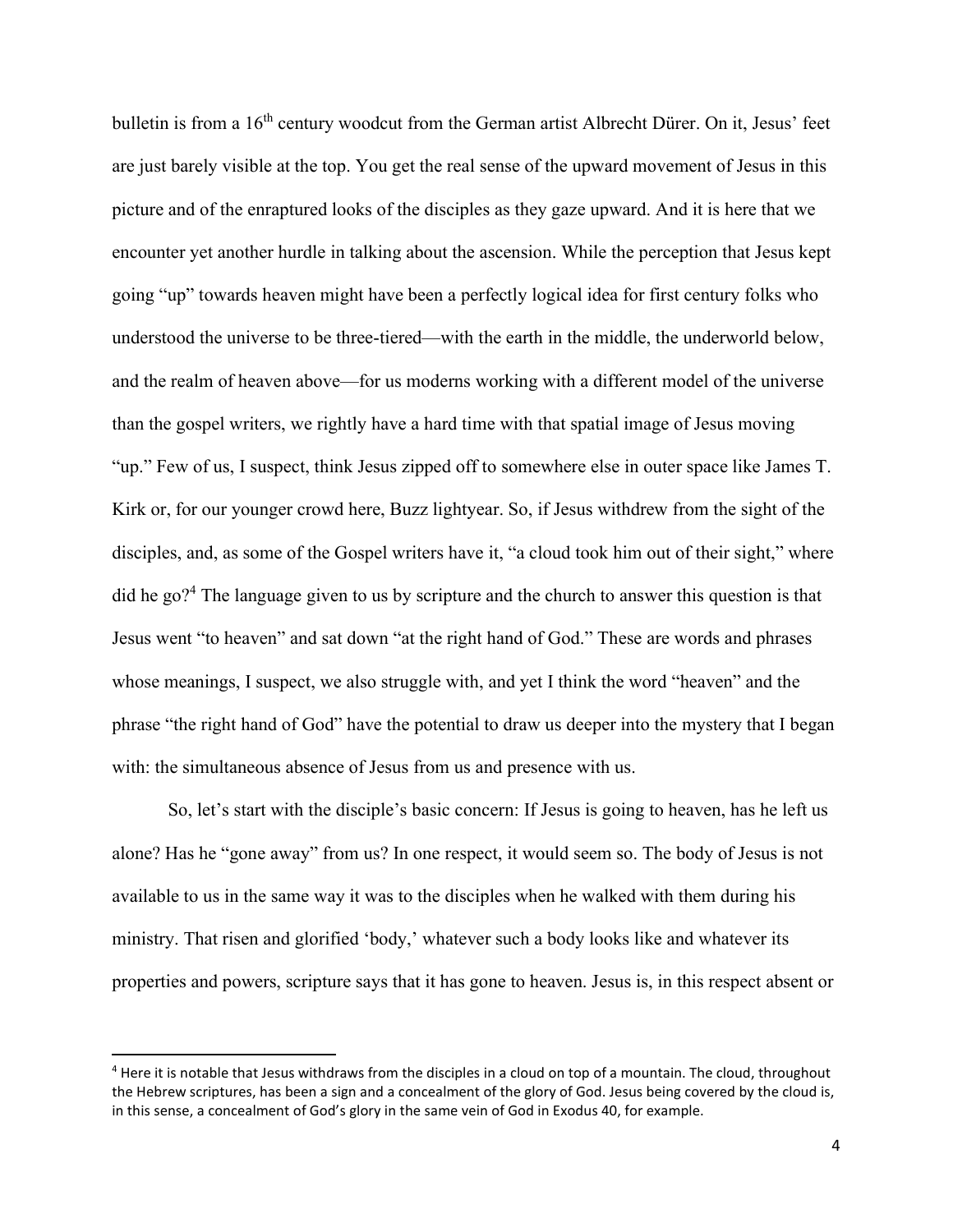'far off' from us. But—and here comes the twist—we must now ask, 'where' is heaven? Of course, scripture doesn't give us license to try to locate heaven in an isolated space on a cosmic map. What scripture does give us license to do, I think, is to name as heaven **that space, time,** and reality in which the unbounded God is fully present to us as creatures of God. So, when we reach the barrier and end point of our lives, you could say, heaven is that space God makes for us creatures to share in God's transcendent life. To put it in the slightly different words of one of my favorite theologians, "God is roomy."<sup>5</sup> But, God's roominess is not limited to a 'far off' heaven only, but has from the very beginning of creation, been a roominess encompassing and seeking to enliven everything created. Heaven is not far off from our earthly sphere, then, but is rather the very life of God, God's reality that is constantly encompassing and drawing created reality deeper into the divine life. So, when Jesus says that he has gone before us to heaven to prepare a place for us (John 14:2-3) in the roomy life of God, Jesus is not talking about going somewhere else in the created universe called 'heaven,' but is rather talking about further drawing us deeper and deeper into the divine life as we live out our days and then meet the barrier and end of our own lives. Jesus, in other words, didn't have to 'go' far or 'up, up, and away,' to go to heaven. Entering the cloud concealing God's glory, the risen Jesus entered fully into the divine reality, what we call "heaven," that reality that will one day be one with earth.

If any of this makes sense, perhaps it could help us understand the paradoxes present in our hymn of preparation: "although our Lord has left us, he leaves us not alone. Ascended into heaven, he makes our earth his home." What a perplexing turn of phrase! And yet, if heaven is that space, time, and reality in which the unbounded God is fully present to us, then there is nothing to stop Jesus, through the power of the Holy Spirit, from being present to us from that

<sup>&</sup>lt;sup>5</sup> This is a beautifully condensed statement of a central attribute of God by the late Lutheran theologian, Robert Jenson.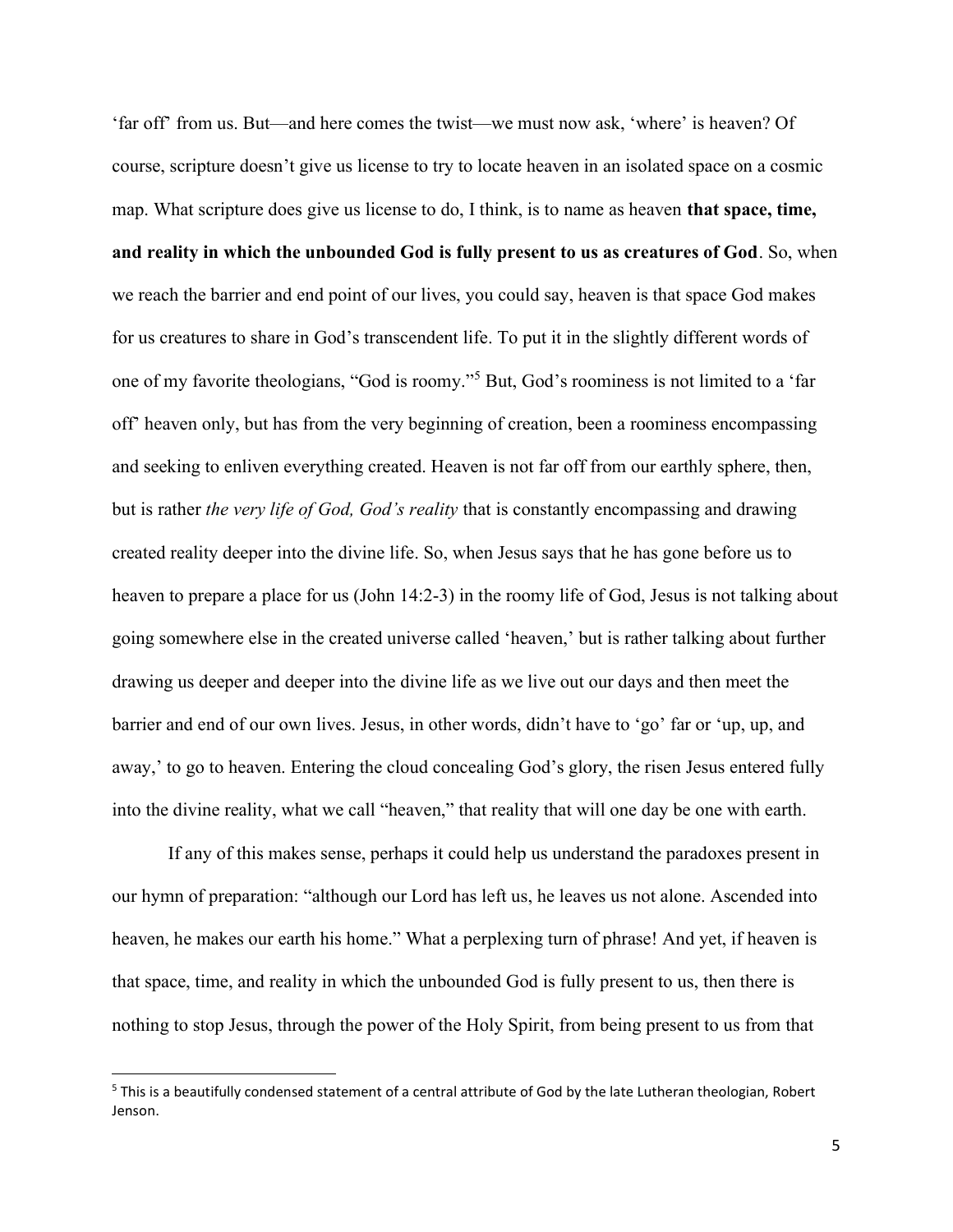deeper reality that is encompassing everything and drawing everything towards itself. While I recognize that even this language stretches our earth-bound imaginations immensely, maybe, just maybe, this language can give us a way to talk about the ascension that doesn't trip us up constantly with questions of 'where' Jesus went.

But what, then, of the importance of the ascension? What is its meaning for us, concretely? The second verse of our hymn offers us a hint: "Christ is alive and present and makes us all akin; in ev'ry human being he walks the world again." Here, in this verse, we begin to see some of what I earlier suggested would be some very concrete, political implications that arise from the ascension of Jesus. While having previously been bound geographically in space and in time as a first century Jewish rabbi from Nazareth, somehow Jesus' body—his availability to us as our Lord and Master—is now unbounded, no longer limited by space and time. More notable still is that this Jesus is also unbounded by an earthly-national identity. Remember when Pilate asked Jesus, "Are you the King of the Jews," and Jesus responded by saying, "My kingdom is not from this world" (John 18:36)? In ascending to heaven and sitting down at the right hand of God—an image meant to evoke the seat of authority and power—Jesus makes it clear that his absence means he can never be co-opted or set up as the head, judge, and ruler of an earthly kingdom that seeks to divide. Rather, Jesus stands in judgment of every human kingdom, especially those kingdoms that perpetuate sinful dividing-walls between people; whether it be a dividing-wall of national superiority, gender inequality, economic status, ability, sexuality, or otherwise. The dividing walls we set up and enshrine in our world are judged by the risen Lord who lived a life of solidarity with those excluded and cast aside. If Christ makes us all "akin" and yet we devalue and oppress so many in our world, we show that we worship and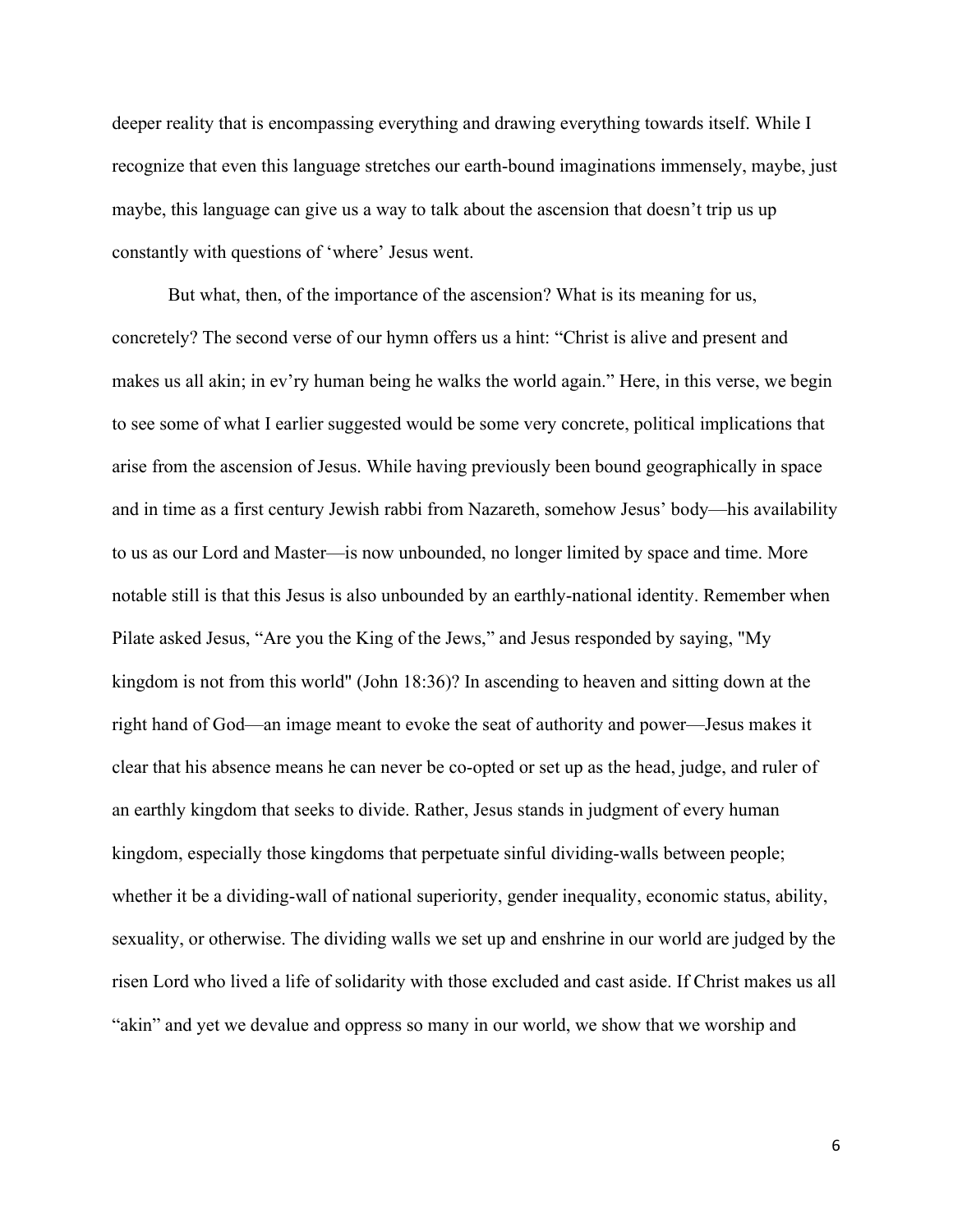follow another Lord than the risen and ascended Jesus. Jesus' absence as a potential worldly political ruler of an earthly kingdom teaches us this.

And yet again, Jesus' absence as a potential earthly-political ruler and his judgment of the world does not mean that he is not present in the world. As the words in our hymn put it, "in ev'ry human being he walks the world again." While I appreciate the way the hymn writer wants us to recognize Christ in everyone we meet, I also think it is important to point out some very particular ways that the risen and ascended Christ is present to the world in socially and politically significant ways. Listen to what the Dominican theologian, Herbert McCabe, says about two ways we encounter Christ in our world:

We encounter the risen Christ... in two ways, in two great signs, each a sign both of the world and of the love of God: the poor and the sacraments. The poor are primarily a sign of the sin of the world: the oppressed, the homeless, the naked, the hungry, all those who stand in need of our help, unmask our world for what it is: a world structured by sin. In these we find Christ in judgment on our world. This is the point of Matthew's vision of the judgment: if you want to see what it means for God to be in judgment on the world look at the poor; that is where Christ is judging, and judging by the standard of the love of God. Here we have a visibility of the risen Christ: the love which gives judgment for the poor. The second sign is the Church and its sacraments, in which we celebrate the coming of the Kingdom of love which contrasts with our world and into which our world is being transformed: and yet, as we saw earlier, this is a celebration that belongs intrinsically to the world of  $sin<sup>6</sup>$ .

McCabe wonderfully draws out how the risen Christ stands in judgment over the world *as he is* present in the poor. Christ is not Lord as he is ruling from a far-off, distant 'heaven,' but as he is the unbounded presence of God with the poor, addressing us and asking us to demonstrate our love for God in our love for the poor. Christ is drawing us to himself by his presence with the poor asking for food, shelter, and a drink of water. In this way the poor too stand as a sign of the kingdom of love (another name for Heaven) breaking into our world of sin. McCabe also wonderfully shows how the very life of the church with its sacraments—celebrations like the

<sup>&</sup>lt;sup>6</sup> Herbert McCabe, God Matters, 112-113.